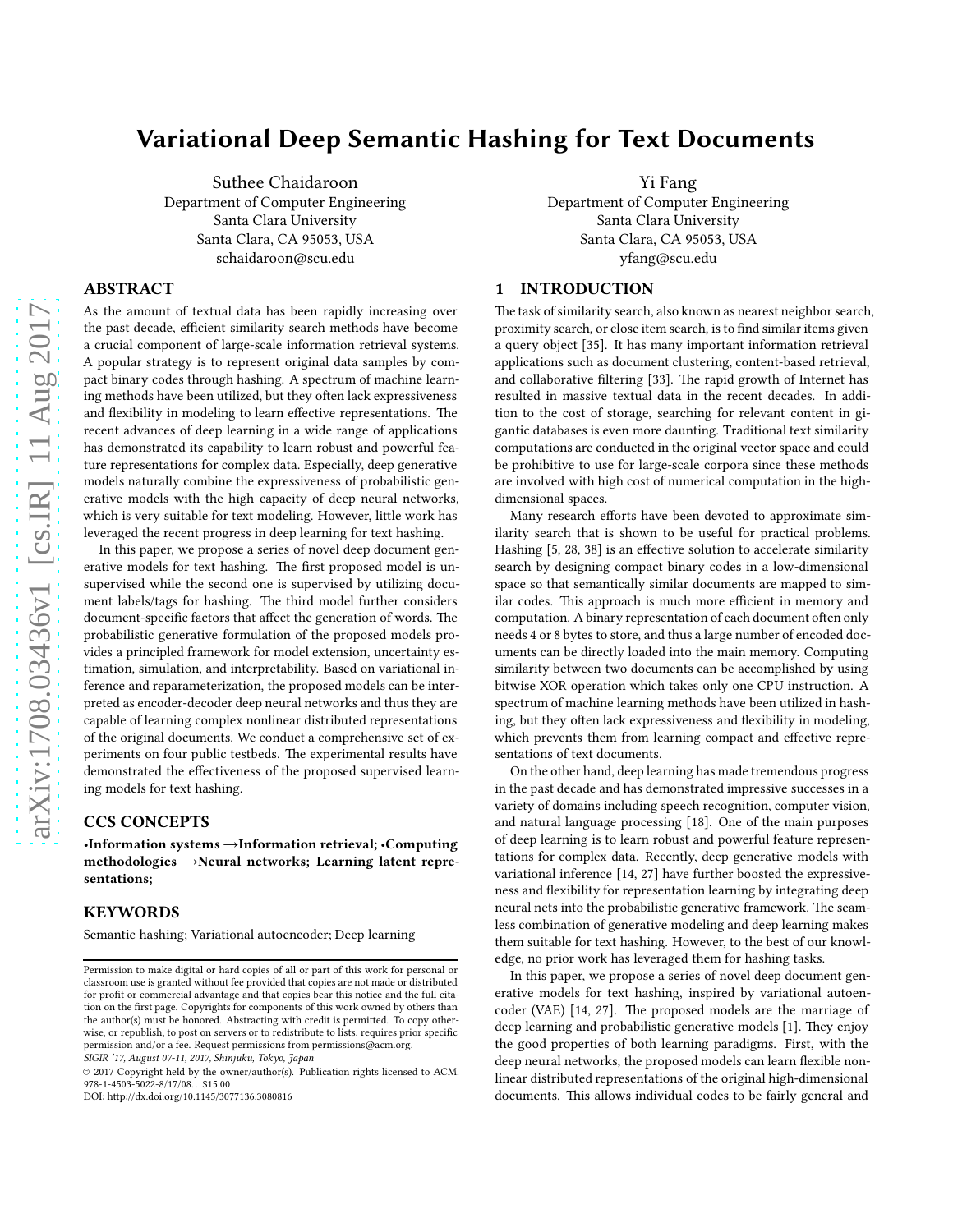concise but their intersection to be much more precise. For example, nonlinear distributed representations allow the topics/codes "government," "mafia," and "playboy" to combine to give very high probability to the word "Berlusconi," which is not predicted nearly as strongly by each topic/code alone.

Meanwhile, the proposed models are probabilistic generative models and thus there exists an underlying data generation process characterizing each model. The probabilistic generative formulation provides a principled framework for model extensions such as incorporating supervisory signals and adding private variables. The first proposed model is unsupervised and can be interpreted as a variant of variational autoencoder for text documents. The other two models are supervised by utilizing the document label/tag in-formation. The prior work in the literature [\[36\]](#page-10-3) has demonstrated that the supervisory signals are crucial to boost the performance of semantic hashing for text documents. The third model further adds a private latent variable for documents to capture the information only concerned with the documents but irrelevant to the labels, which may help remove noises from document representations. Furthermore, specific constraints can be enforced by making explicit assumptions in the models. One desirable property of hash code is to ensure the bits are uncorrelated so that the next bit cannot be predicted based on the previous bits [\[38\]](#page-10-2). To achieve this property, we can just assume that the latent variable has a prior distribution with independent dimensions.

In sum, the probabilistic generative formulation provides a principled framework for model extensions, interpretability, uncertainty estimation, and simulation, which are often lacking in deep learning models but useful in text hashing. The main contributions of the paper can be summarized as follow:

- We proposed a series of unsupervised and supervised deep document generative models to learn compact representations for text documents. To the best of our knowledge, this is the first work that utilizes deep generative models with variational inference for text hashing.
- The proposed models enjoy both advantages of deep learning and probabilistic generative models. They can learn complex nonlinear distributed representations of the original high-dimensional documents while providing a principled framework for probabilistic reasoning.
- We derived tractable variational lowerbounds for the proposed models and reparameterize the models so that backpropagation can be applied for efficient parameter estimation.
- We conducted a comprehensive set of experiments on four public testbeds. The experimental results demonstrate significant improvements in our supervised models over several well-known semantic hashing baselines.

# 2 RELATED WORK

#### 2.1 Hashing

Due to computational and storage efficiencies of compact binary codes, hashing methods have been widely used for similarity search, which is an essential component in a variety of large-scale information retrieval systems [\[33,](#page-10-1) [35\]](#page-10-0). Locality-Sensitive Hashing (LSH)

[\[2](#page-9-6)] is one of the most popular hashing methods with interesting asymptotic theoretical properties leading to performance guarantees. While LSH is a data-independent hashing method, many hashing methods have been recently proposed to leverage machine learning techniques with the goal of learning data-dependent hash functions, ranging from unsupervised and supervised to semi-supervised settings. Unsupervised hashing methods attempt to integrate the data properties, such as distributions and manifold structures to design compact hash codes with improved accuracy. For instance, Spectral Hashing (SpH) [\[38\]](#page-10-2) explores the data distribution by preserving the similarity between documents by forcing the balanced and uncorrelated constraints into the learned codes, which can be viewed as an extension of spectral clustering [\[25\]](#page-9-7). Graph hashing [\[21\]](#page-9-8) utilizes the underlying manifold structure of data captured by a graph representation. Self Taught Hashing (STH) [\[41\]](#page-10-4) is the stateof-the-art hashing method by decomposing the learning procedure into two steps: generating binary code and learning hash function.

Supervised hashing methods attempt to leverage label/tag information for hash function learning. It has attracted more and more attention in recent years. For example, Wang et al. [\[36\]](#page-10-3) propose Semantic Hashing using Tags and Topic Modeling (SHTTM) to incorporate tags to obtain more effective hashing codes via a matrix factorization formulation. To utilize the pairwise supervision information in the hash function learning, Kernel-Based Supervised Hashing (KSH) proposed in [\[20\]](#page-9-9) used a pairwise relationship between samples to achieve high-quality hashing. Binary Reconstructive Embedding (BRE) [\[15](#page-9-10)] was proposed to learn hash functions by minimizing the reconstructed error between the metric space and Hamming space. Moreover, there are also several works using the ranking order information to design hash functions. Ranking-based Supervised Hashing (RSH) [\[34\]](#page-10-5) was proposed to leverage listwise supervision into the hash function learning framework. Semi-supervised learning paradigm was also employed to design hash functions by using both labeled and unlabeled data [\[32\]](#page-10-6). The hashing-code learning problem is essentially a discrete optimization problem which is difficult to solve. Most existing supervised hashing methods try to solve a relaxed continuous optimization problem and then threshold the continuous representation to obtain a binary code. Abundant related work, especially on image hashing, exists in the literature. Two recent surveys [\[33,](#page-10-1) [35](#page-10-0)] provide a comprehensive literature review.

# 2.2 Deep Learning

Deep learning has drawn increasing attention and research efforts in a variety of artificial intelligence areas including speech recognition, computer vision, and natural language processing. Since one main purpose of deep learning is to learn robust and powerful feature representations for complex data, it is very natural to leverage deep learning for exploring compact hash codes which can be regarded as binary representations of data. Most of the related work has focused on image data [\[4](#page-9-11), [16,](#page-9-12) [19](#page-9-13), [39\]](#page-10-7) rather than text documents probably due to the effectiveness of the convolution neural networks (CNNs) to learn good low-dimensional representations of images. The typical deep learning architectures for hash function learning consist of CNNs layers for representation learning and hash function layers which then transform the representation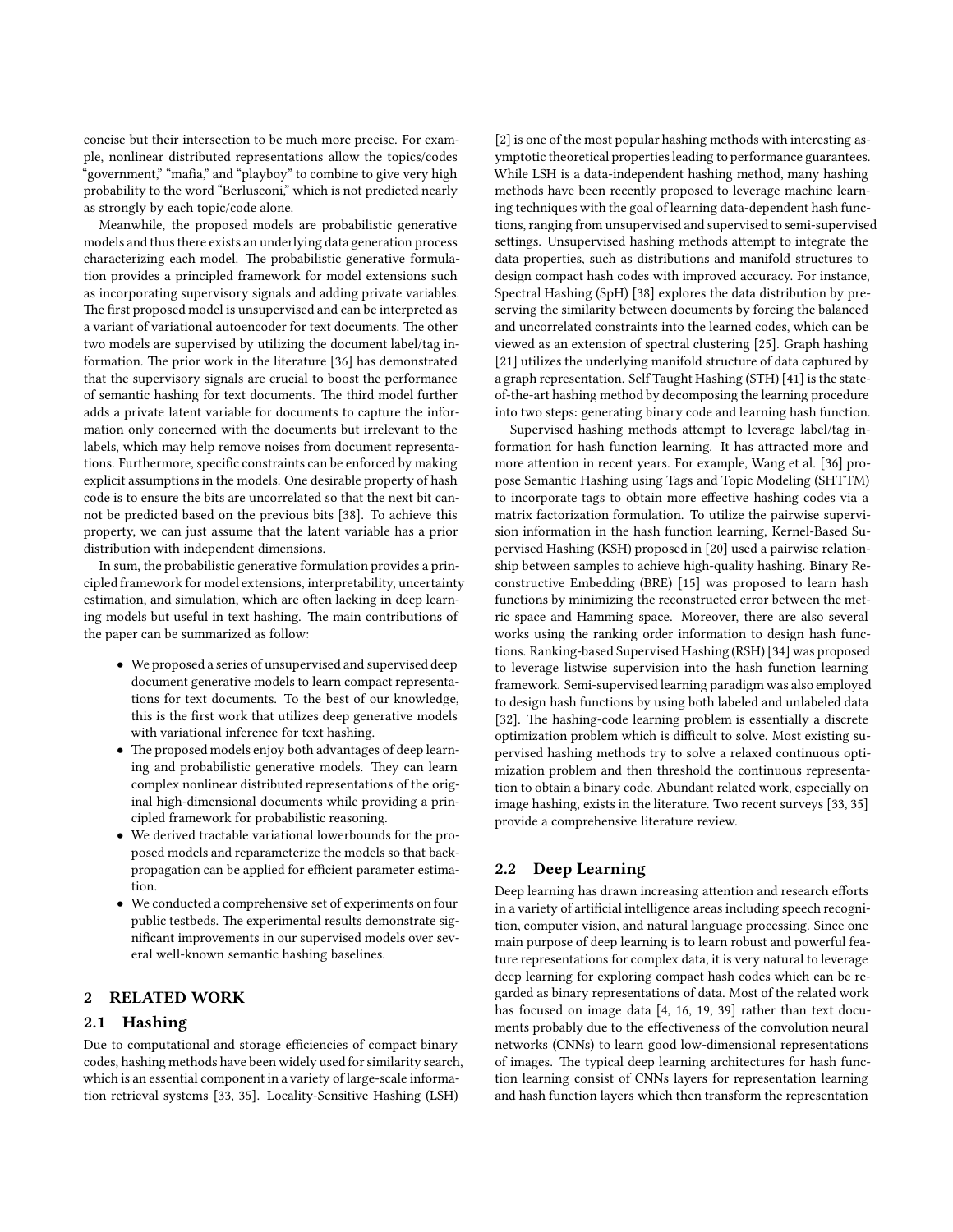to supervisory signals. The loss functions could be pointwise  $[19]$ , pairwise [\[4\]](#page-9-11), or listwise [\[16\]](#page-9-12).

Some recent works have applied deep learning for several IR tasks such as ad-hoc retrieval [\[9\]](#page-9-14), web search [\[11](#page-9-15)], and ranking pairs of short texts [\[29](#page-10-8)]. However, very few has investigated deep learning for text hashing. The representative work is semantic hashing [\[28](#page-9-1)]. It builds a stack of restricted Boltzmann machines (RBMs) [\[10\]](#page-9-16) to discover hidden binary units which can model input text data (i.e., word-count vectors). After learning a multilayer RBM through pretraining and fine tuning on a collection of documents, the hash code of any document is acquired by simply thresholding the output of the deepest layer. A recent work [\[40\]](#page-10-9) exploited convolutional neural network for text hashing, which relies on external features such as the GloVe word embeddings to construct text representations.

Recently, deep generative models have made impressive progress with the introduction of the variational autoencoders (VAEs) [\[14](#page-9-3), [27](#page-9-4)] and Generative Adversarial Networks (GANs) [\[8\]](#page-9-17). VAEs are especially an appealing framework for generative modeling by coupling the approach of variational inference [\[31\]](#page-10-10) with deep learning. As a result, they enjoy the advantages of both deep learning and probabilistic graphical models. Deep generative models parameterized by neural networks have achieved state-of-the-art performance in unsupervised and supervised learning [\[13,](#page-9-18) [14,](#page-9-3) [24\]](#page-9-19). To the best of our knowledge, our proposed models are the first work that utilizes variational inference with deep learning for text hashing. It is worth pointing out that both semantic hashing with stacked RBMs [\[28](#page-9-1)] and our models are deep generative models, but the former is undirected graphical models, and the latter is directed models. The underlying generative process of directed probabilistic models makes them easy to interpret and extend. The proposed models are very scalable since they are trained as deep neural networks by efficient backpropagation, while the stacked RBMs are often much harder to train [\[10\]](#page-9-16).

## 3 VARIATIONAL DEEP SEMANTIC HASHING

This section presents three novel deep document generative models to learn low-dimensional semantic representations of documents for text hashing. In Section [3.1,](#page-2-0) we introduce the basic model which is essentially a variational autoencoder for text modeling. Section [3.2](#page-3-0) extends the model to utilize label information to learn a more sensible representation. Section [3.3](#page-4-0) further incorporates document private variables to model document-specific information. Based on the variational inference, all the three models can be viewed as having an encoder-decoder neural network architecture where the encoder compresses a high-dimensional document to a compact latent semantic vector and the decoder reconstructs the document (or the labels). Section [3.4](#page-4-1) discusses two thresholding methods to convert the continues latent vector to a binary code for text hashing.

#### <span id="page-2-0"></span>3.1 Unsupervised Learning (VDSH)

In this section, we present the basic variational deep semantic hashing (VDSH) model for the unsupervised learning setting. VDSH is a probabilistic generative model of text which aims to extract a continuous low-dimensional semantic representation  $s \in \mathbb{R}^K$  for

each document. Let  $\boldsymbol{d} \in \mathbb{R}^V$  be the bag-of-words representation of a document and  $w_i \in \{0,1\}^V$  be the one-hot vector representation of the  $i^{th}$  word of the document where V is the vocabulary size.  $d$ could be represented by different term weighting schemes such as binary, TF, and TFIDF [\[23](#page-9-20)]. The document generative process can be described as follows:

- For each document  $d$ ,
	- Draw a latent semantic vector  $s \sim P(s)$  where  $P(s)$  =  $N(0, I)$  is the standard Gaussian distribution. - For the  $i^{th}$  word in the document,

\* Draw 
$$
\mathbf{w}_i \sim P(\mathbf{w}_i | f(\mathbf{s}; \theta)).
$$

The conditional probability over words  $w_i$  is modelled by multinomial logistic regression and shared across documents as below:

$$
P(\mathbf{w}_i|f(\mathbf{s};\theta)) = \frac{\exp(\mathbf{w}_i^T f(\mathbf{s};\theta))}{\sum_{j=1}^V \exp(\mathbf{w}_j^T f(\mathbf{s};\theta))}
$$
(1)

While  $P(s)$  is a simple Gaussian distribution, any distribution can be generated by mapping the simple Gaussian through a suf-ficiently complicated function [\[3\]](#page-9-21). Thus,  $f(s; \theta)$  is such a highly flexible function approximator usually a neural network. In other words, we can learn a function which maps our independent, normallydistributed s values to whatever latent semantic variables might be needed for the model, and then generate the word  $w_i$ . However, introducing a highly nonlinear mapping from  $s$  to  $w_i$  results in intractable data likelihood  $\int_{\mathcal{S}} P(\boldsymbol{d}|\boldsymbol{s}) P(\boldsymbol{s}) d\boldsymbol{s}$  and thus intractable posterior distribution  $P(s|d)$  [\[14\]](#page-9-3). Similar to VAE, we use an approximation  $Q(s|d;\phi)$  for the true posterior distribution. By applying the variational inference principle [\[31\]](#page-10-10), we can obtain the following tractable lowerbound of the document log likelihood (see [\[14\]](#page-9-3) and Appendix):

<span id="page-2-1"></span>
$$
\mathcal{L}_1 = \mathbb{E}_{Q} \left[ \sum_{i=1}^{N} \log P(\mathbf{w}_i | f(\mathbf{s}; \theta)) \right] - D_{KL}(Q(\mathbf{s} | \mathbf{d}; \phi) \parallel P(\mathbf{s})) \tag{2}
$$

where N is the number of words in the document and  $D_{KL}(\parallel \ )$ is the Kullback-Leibler (KL) divergence between the approximate posterior distribution  $Q(s|d;\phi)$  and the prior  $P(s)$ . The variational distribution  $Q(s|d;\phi)$  acts as a proxy to the true posterior  $P(s|d)$ . To enable a high capacity, it is assumed to be a Gaussian  $\mathcal{N}(\mu, \text{diag}(\sigma^2))$ whose mean  $\mu$  and variance  $\sigma^2$  are the output of a highly nonlinear function of  $\boldsymbol{d}$  denoted as  $g(\boldsymbol{d};\phi)$  parameterized by  $\phi$ , once again typically a neural network.

In training, the variational lowerbound in Eqn.[\(2\)](#page-2-1) is maximized with respect to the model parameters. Since  $P(s)$  is a standard Gaussian prior, the KL Divergence  $D_{KL}(Q(s|d;\phi) \parallel P(s))$  in Eqn.[\(2\)](#page-2-1) can be computed analytically. The first term  $\mathbb{E}_Q$  can be viewed as an expected negative reconstruction error of the words in the document and it can be computed based on the Monte Carlo estimation [\[7](#page-9-22)].

Based on Eqn.[\(2\)](#page-2-1), we can interpret VDSH as a variational autoencoder with discrete output: a feedforward neural network encoder  $Q(s|d;\phi)$  compresses document representations into continuous hidden vectors, i.e.,  $d \to s$ ; a softmax decoder  $\sum_{i=1}^{N} P(\mathbf{w}_i | f(\mathbf{s}; \theta))$ reconstructs the documents by independently generating the words  $\mathbf{s} \to \{\mathbf{w}_i\}_{i=1}^N$ . Figure [1\(](#page-3-1)a) illustrates the architecture of VDSH. In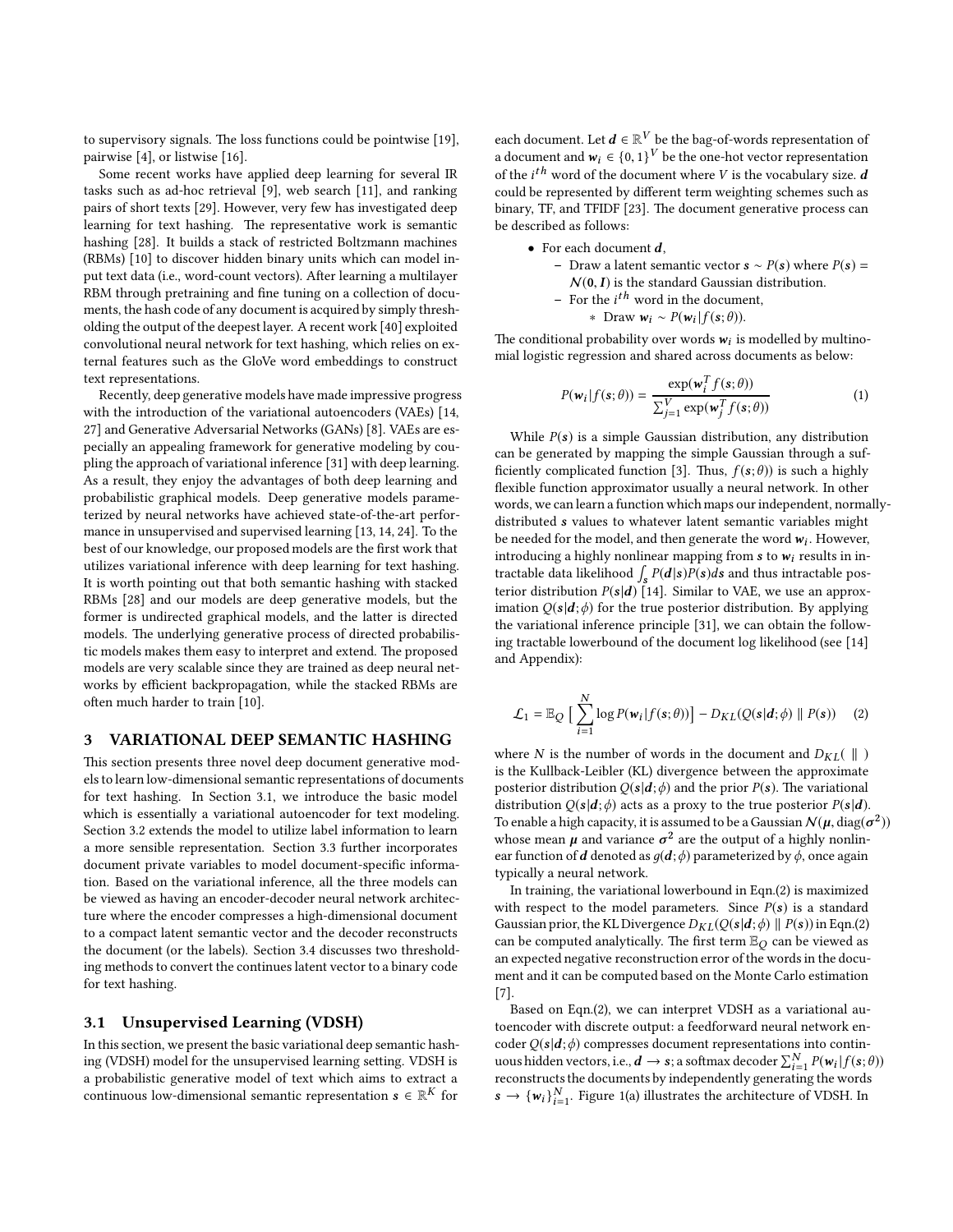<span id="page-3-1"></span>

Figure 1: Architectures of (a) VDSH, (b) VDSH-S, and (c) VDSH-SP. The dashed line represents a stochastic layer.

the experiments, we use the following specific architecture for the encoder and decoder.

Encoder 
$$
Q(s|g(d; \phi))
$$
: \n

\nDecoder  $P(w_i|f(s; \theta))$ : \n

\n $t_1 = \text{ReLU}(W_1d + b_1)$  \n

\n $c_i = \exp(-s^T Gw_i + b_{w_i})$  \n

\n $t_2 = \text{ReLU}(W_2t_1 + b_2)$  \n

\n $\mu = W_3t_2 + b_3$  \n

\n $\log \sigma = W_4t_2 + b_4$  \n

\n $s \sim N(\mu(d), \text{diag}(\sigma^2(d)))$  \n

\n $P(d|s) = \prod_{i=1}^{N} P(w_i|s)$ 

This architecture is similar to the one presented in VAE [\[27](#page-9-4)] except that VDSH has the softmax layer to model discrete words while VAE is proposed to model images as continuous output. Here, the encoder has two Rectified Linear Unit (ReLU) [\[7](#page-9-22)] layers. ReLU generally does not face gradient vanishing problem as with other activation functions. Also, it has been shown that deep neural networks can be trained efficiently using ReLU even without pretraining [\[7](#page-9-22)].

In this architecture, there is a stochastic layer which is to sample  $s$  from a Gaussian distribution  $\mathcal{N}(\mu(d), \text{diag}(\sigma^2(d)))$ , as represented by the dashed lines in the middle of the networks in Figure [1.](#page-3-1) Backpropagation cannot handle stochastic layer within the network. In practice, we can leverage the "location-scale" property of Gaussian distribution, and use the reparameterization trick [\[14\]](#page-9-3) to turn the stochastic layer of s to be deterministic. As a result, the encoder  $Q(s|d;\phi)$  and decoder  $P(w_i|f(s;\theta))$  form an end-toend neural network and are then trained jointly by maximizing the variational lowerbound in Eqn.[\(2\)](#page-2-1) with respect to their parameters by the standard backpropagation algorithm [\[7](#page-9-22)].

## <span id="page-3-0"></span>3.2 Supervised Learning (VDSH-S)

In many real-world applications, documents are often associated with labels or tags which may provide useful guidance in learning effective hashing codes. Document content similarity in the original bag-of-word space may not fully reflect the semantic relationship between documents. For example, two documents in the same category may have low document content similarity due to the vocabulary gap, while their semantic similarity could be high.

In this section, we extend VDSH to the supervised setting with the new model denoted as VDSH-S. The probabilistic generative process of a document with labels is as follows:

| • For each document $d$ ,                                    |
|--------------------------------------------------------------|
| - Draw a latent semantic vector $s \sim P(s)$ where $P(s)$ = |
| $\mathcal{N}(0, I)$ is the standard Gaussian distribution.   |
| - For the $i^{th}$ word in the document,                     |
| * Draw $w_i \sim P(w_i   f(s; \theta)).$                     |
| - For the $j^{th}$ label in the label set,                   |
| * Draw $\mathbf{y}_i \sim P(\mathbf{y} f(\mathbf{s};\tau)).$ |
|                                                              |

where  $\mathbf{y}_j \in \{0,1\}^L$  is the one-hot representation of the label  $j$  in the label set and  $L$  is the total number of possible labels (the size of the label set). Let us use  $Y \in \{0,1\}^L$  represent the bag-of-labels of the document (i.e., if the document has label  $j$ , the  $j^{th}$  dimension of Y is 1; otherwise, it is 0). VDSH-S assumes that both words and labels are generated based on the same latent semantic vecotor.

We assume a general multi-label classification setting where each document could have multiple labels/tags.  $P(\bm{y}_j|f(\bm{s};\tau))$  can be modeled by the logistic function as follows:

$$
P(\mathbf{y}_j|f(\mathbf{s};\tau)) = \frac{1}{1 + \exp(-\mathbf{y}_j^T f(\mathbf{s};\tau))}
$$
(3)

Similar to VDSH,  $f(s; \tau)$  is parameterized by a neural network with the parameter  $\tau$  so that we can learn an effective mapping from the latent semantic vector to the labels. The lowerbound of the data log likelihood can be similarly derived and shown as follows:

<span id="page-3-2"></span>
$$
\mathcal{L}_2 = \mathbb{E}_{Q} \left[ \sum_{i=1}^{N} \log P(\mathbf{w}_i | f(\mathbf{s}; \theta)) + \sum_{j=1}^{L} \log P(\mathbf{y}_j | f(\mathbf{s}; \tau)) \right] -D_{KL}(Q(\mathbf{s} | \mathbf{d}, Y; \phi) \parallel P(\mathbf{s})) \tag{4}
$$

Compared to Eqn.[\(2\)](#page-2-1) in VDSH, this lowerbound has an extra term,  $\mathbb{E}_{Q}\left[\left.\sum_{j=1}^{L}\log P(\bm{y}_j|f(\bm{s};\tau))\right],$  which can be computed in a similar way with  $\mathbb{E}_Q \left[ \sum_{i=1}^N \log P(\mathbf{w}_i | f(\mathbf{s}; \theta)) \right]$  in Eqn.[\(2\)](#page-2-1), by using the Monte Carlo estimation. In addition, we can drop the dependence on variable Y in the variational distribution  $Q(s | d, Y; \phi)$  since we may not have the label information available for new documents.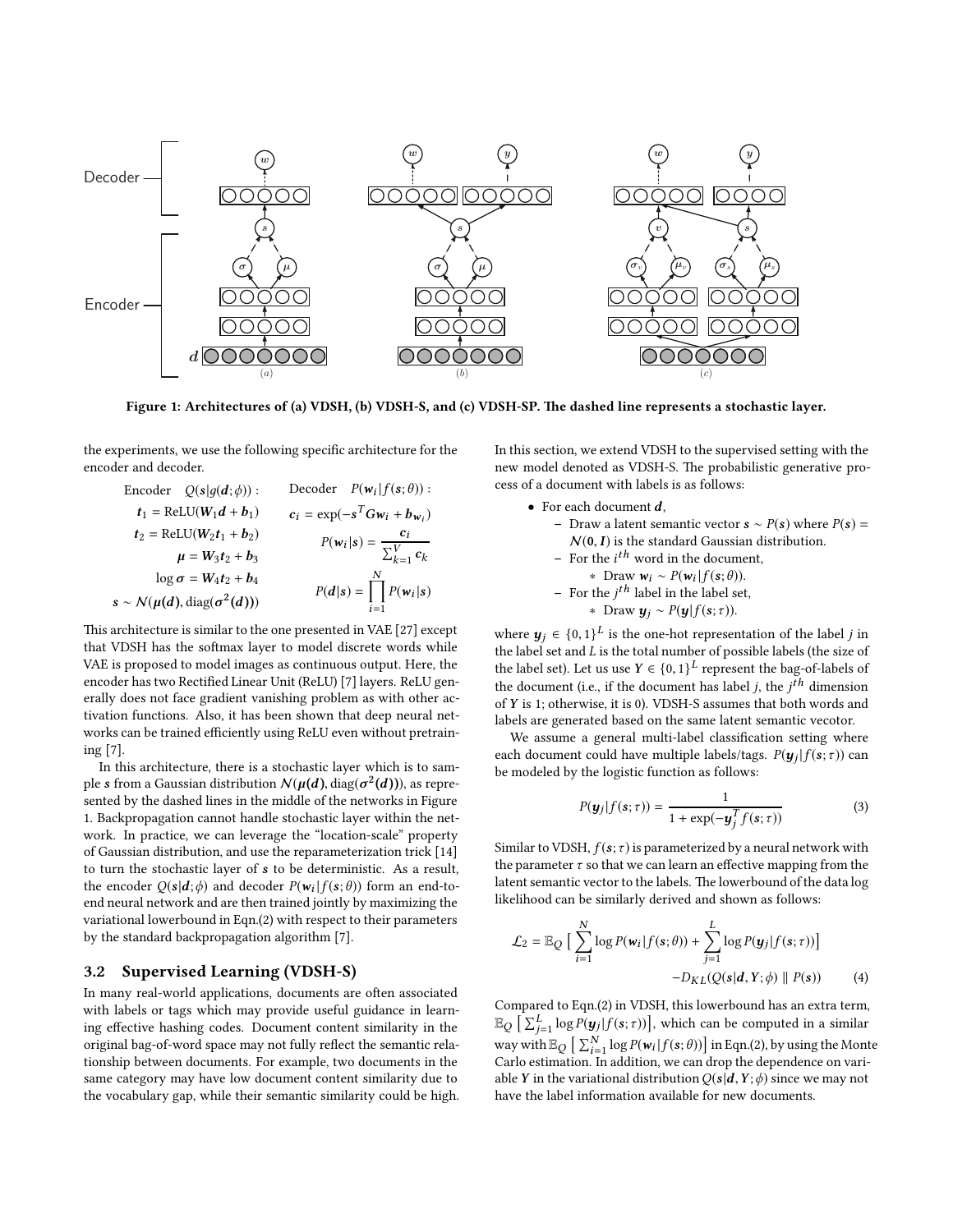The architecture of the VDSH-S model is shown in Figure [1\(](#page-3-1)b). It consists of a feedforward neural network encoder of a document  $d \rightarrow s$  and a decoder of the words and labels of the document  $\bm{s} \rightarrow \{\bm{w}_i\}_{i=1}^N; \{\bm{y}_j\}_{j=1}^L.$  It is worth pointing out that the labels still affect the learning of latent semantic vector by their presence in the decoder despite their absence in the encoder. By using the reparameterization trick, the model becomes a deterministic deep neural network and the lowerbound in Eqn.[\(4\)](#page-3-2) can be maximized by backpropagation (see Appendix).

## <span id="page-4-0"></span>3.3 Document-specific Modeling (VDSH-SP)

VDSH-S assumes both document and labels are generated by the same latent semantic vector s. In some cases, this assumption may be restrictive. For example, the original document may contain information that is irrelevant to the labels. It could be difficult to find a common representation for both documents and labels. This observation motivates us to introduce a document private variable  $v$ , which is not shared by the labels Y. The generative process is described as follows:

- For each document  $d$ ,
	- Draw a latent semantic vector  $s \sim P(s)$  where  $P(s)$  =  $N(0, I)$  is the standard Gaussian distribution.
	- Draw a latent private vector  $\mathbf{v} \sim P(\mathbf{v})$  where  $P(\mathbf{v}) =$  $N(0, I)$  is the standard Gaussian distribution.
	- For the  $i^{th}$  word in the document,

\* Draw 
$$
w_i \sim P(w_i | f(s + \mathbf{v}; \theta))
$$
.

- For the 
$$
j^{th}
$$
 label in the label set,

or the 
$$
f
$$
 =  $\text{Table 1 II}$  the factor of the

$$
\ast \text{ Draw } \mathbf{y}_j \sim F(\mathbf{y}|j(\mathbf{s};t)).
$$

As we can see, s models the shared information between document and labels while  $v$  only contains the document-specific information. We can view adding private variables as removing the noise from the original content that is irrelevant to the labels. With the added private variable, we denote this model as VDSH-SP. The tractable variational lowerbound of data likelihood can be derived as follows:

<span id="page-4-4"></span>
$$
\mathcal{L}_3 = \mathbb{E}_{Q} \left[ \sum_{i=1}^{N} \log P(\mathbf{w}_i | f(\mathbf{s} + \mathbf{v}; \theta)) + \sum_{j=1}^{L} \log P(\mathbf{y}_j | f(\mathbf{s}; \tau)) \right] -D_{KL}(Q(\mathbf{s} | \mathbf{d}; \phi) \parallel P(\mathbf{s})) - D_{KL}(Q(\mathbf{v} | \mathbf{d}; \phi) \parallel P(\mathbf{v})) \tag{5}
$$

Similar to the other two models, VDSH-SP can be viewed as a deep neural network by applying variational inference and reparametriza-tion. The architecture is shown in Figure [1\(](#page-3-1)c). The Appendix contains the detailed derivations of the model.

# <span id="page-4-1"></span>3.4 Binary Hash Code

Once a VDSH model has been trained, we can generate a compact continuous representation for any new document  $d_{new}$  by the encoder function  $\mu_{new} = g(d_{new}; \phi)$ , which is the mean of the distribution  $Q(s|d;\phi)$ . The binary hashing code can then be obtained by thresholding  $\mu_{new}$ . The most common method of thresholding for binary code is to take the median value of the latent semantic vector  $\mu$  in the training data [\[36\]](#page-10-3). The rationale is based on the maximum entropy principle for efficiency which yields balanced partitioning of the whole dataset [\[38\]](#page-10-2). Thus, we set the threshold

for binarizing the  $p^{th}$  bit to be the median of the  $p^{th}$  dimension of s in the training data. If the  $p^{th}$  bit of document latent semantic vector  $\mu_{\boldsymbol{n}\boldsymbol{e}\,\boldsymbol{w}}$  is larger than the median, the  $p^{th}$  binary code is set to 1; otherwise, it is set to -1. Another popular thresholding method is to use the Sign function on  $\mu_{new}$ , i.e., if the  $p^{th}$  bit of  $\mu_{new}$  is nonnegative, the corresponding code is 1; otherwise, it is -1. Since the prior distribution of the latent semantic vector is zero mean, the Sign function is also a reasonable choice. We use the median thresholding as the default method in our experiments, while also investigate the Sign function in Section [5.3.](#page-7-0)

#### 3.5 Discussions

The computational complexity of VDSH for a training document is  $O(BD^2 + DSV)$ . Here,  $O(BK^2)$  is the cost of the encoder, where  $B$  is the number of the layers in the encoder network and  $D$  is the average dimension of these layers.  $O(DNV)$  is the cost of the decoder, where S is the average length of the documents and V is the vocabulary size. The computational complexity of VDSH-S and VDSH-SP is  $O(BD^2 + DS(V + L))$  where L is the size of the label set. The computational cost of the proposed models is at the same level as the deterministic autoencoder. Model learning could be quite efficient since the computations of all the models can be parallelized in GPUs, and only one sample is required during the training process.

The proposed deep generative model has a few desirable properties for text hashing. First of all, it has the capacity of deep neural networks to learn sophisticated semantic representations for text documents. Moreover, being generative models brings huge advantages over other deep learning models such as Convolutional Neural Network (CNN) because the underlying document generative process makes the model assumptions explicit. For example, as shown in [\[38](#page-10-2)], it is desirable to have independent feature dimensions in hash codes. To achieve this, our models just need to assume the latent semantic vector is drawn from a prior distribution with independent dimensions (e.g., standard Gaussian). The probabilistic approach also provides a principled framework for model extensions as evident in VDSH-S and VDSH-SP. Furthermore, instead of learning a particular latent semantic vector, our models learn probability distributions of the semantic vector. This can be viewed as finding a region instead of a fixed point in the latent space for document representation, which leads to more robust models. Compared with other deep generative models such as stacked RBMs and GANs, our models are computationally tractable and stable and can be estimated by the efficient backpropagation algorithm.

## 4 EXPERIMENTAL SETUP

#### 4.1 Data Collections

We use the following four public document collections for evaluation. 1) Reuters Corpus Volume I (RCV1). It is a large collection of manually labeled 800,000 newswire stories provided by Reuters. There are totally 103 classes. We use the full-topics version avail-able at the LIBSVM website<sup>[1](#page-4-2)</sup>. [2](#page-4-3)) Reuters21578<sup>2</sup>. A widely used

<span id="page-4-3"></span><span id="page-4-2"></span><sup>1</sup>hps://www.csie.ntu.edu.tw/∼[cjlin/libsvmtools/datasets/multilabel.html](https://www.csie.ntu.edu.tw/~cjlin/libsvmtools/datasets/multilabel.html) <sup>2</sup>[hp://www.nltk.org/book/ch02.html](http://www.nltk.org/book/ch02.html)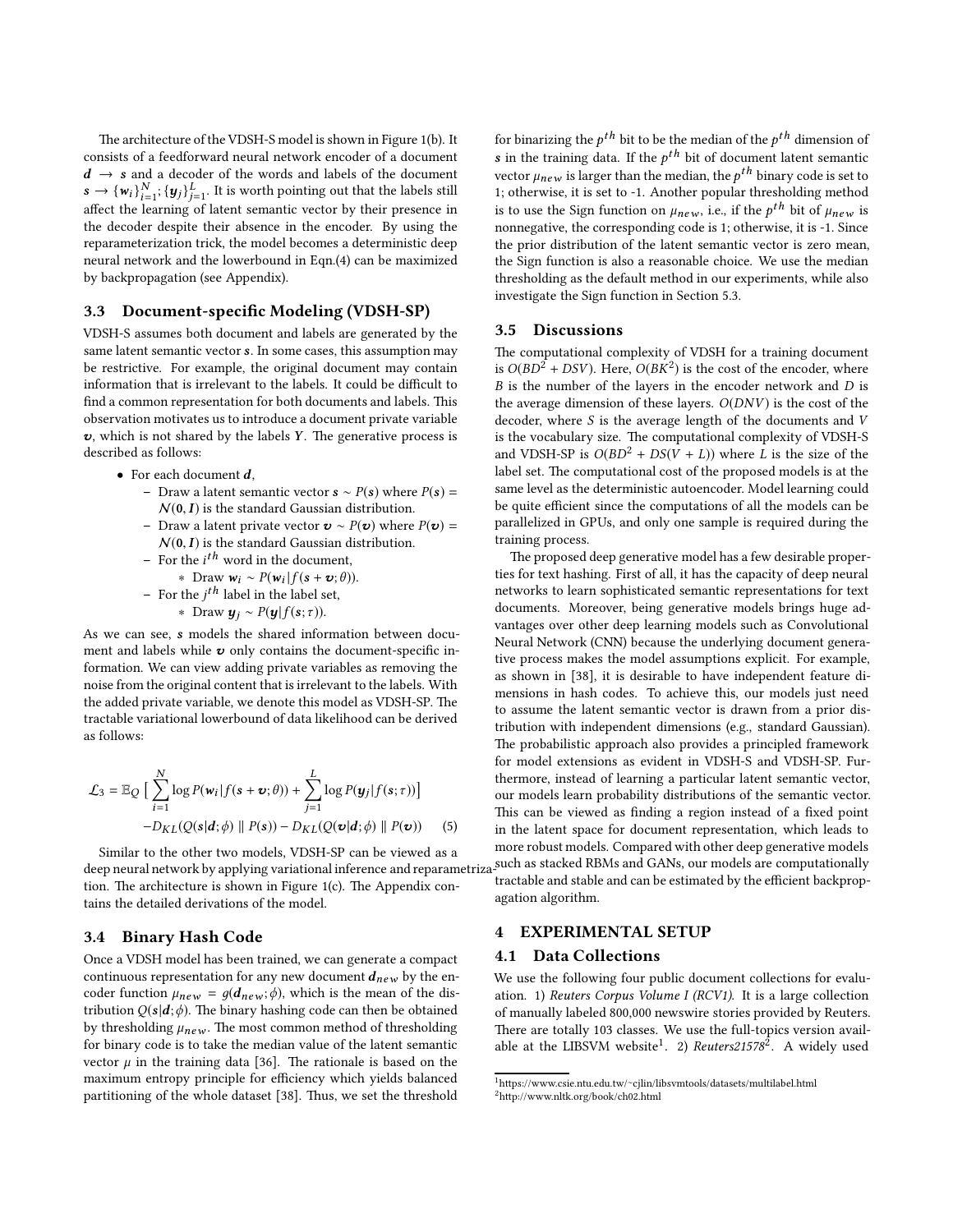<span id="page-5-7"></span>

|                   | RCV1            |                 |                 | Reuters         |                 |                 |                 |                 |                 |                 |
|-------------------|-----------------|-----------------|-----------------|-----------------|-----------------|-----------------|-----------------|-----------------|-----------------|-----------------|
| Methods           | 8 bits          | 16 bits         | 32 bits         | 64 bits         | 128 bits        | 8 bits          | 16 bits         | 32 bits         | 64 bits         | 128 bits        |
| LSH $[2]$         | 0.4180          | 0.4352          | 0.4716          | 0.5214          | 0.5877          | 0.2802          | 0.3215          | 0.3862          | 0.4667          | 0.5194          |
| SpH [38]          | 0.5093          | 0.7121          | 0.7475          | 0.7559          | 0.7423          | 0.6080          | 0.6340          | 0.6513          | 0.6290          | 0.6045          |
| STHs [41]         | 0.3975          | 0.4898          | 0.5592          | 0.5945          | 0.5946          | 0.6616          | 0.7351          | 0.7554          | 0.7350          | 0.6986          |
| Stacked RBMs [28] | 0.5106          | 0.5743          | 0.6130          | 0.6463          | 0.6531          | 0.5113          | 0.5740          | 0.6154          | 0.6177          | 0.6452          |
| <b>KSH [20]</b>   | 0.9126          | 0.9146          | 0.9221          | 0.9333          | 0.9350          | 0.7840          | 0.8376          | 0.8480          | 0.8537          | 0.8620          |
| SHTTM [36]        | 0.8820          | 0.9038          | 0.9258          | 0.9459          | 0.9447          | 0.7992          | 0.8520          | 0.8323          | 0.8271          | 0.8150          |
| <b>VDSH</b>       | 0.7976          | 0.7944          | 0.8481          | 0.8951          | 0.8444          | 0.6859          | 0.7165          | 0.7753          | 0.7456          | 0.7318          |
| <b>VDSH-S</b>     | $0.9652\dagger$ | 0.9749†         | $0.9801\dagger$ | 0.9804†         | $0.9800\dagger$ | $0.9005\dagger$ | $0.9121\dagger$ | $0.9337\dagger$ | $0.9407\dagger$ | 0.9299†         |
| <b>VDSH-SP</b>    | 0.9666†         | $0.9757\dagger$ | 0.9788+         | $0.9805\dagger$ | 0.9794†         | 0.8890+         | $0.9326\dagger$ | 0.9283†         | 0.9286†         | $0.9395\dagger$ |
|                   |                 |                 |                 |                 |                 |                 |                 |                 |                 |                 |
|                   |                 |                 | 20Newsgroups    |                 |                 |                 |                 | <b>TMC</b>      |                 |                 |
| Methods           | 8 bits          | 16 bits         | 32 bits         | 64 bits         | 128 bits        | 8 bits          | 16 bits         | 32 bits         | 64 bits         | 128 bits        |
| LSH $[2]$         | 0.0578          | 0.0597          | 0.0666          | 0.0770          | 0.0949          | 0.4388          | 0.4393          | 0.4514          | 0.4553          | 0.4773          |
| SpH[38]           | 0.2545          | 0.3200          | 0.3709          | 0.3196          | 0.2716          | 0.5807          | 0.6055          | 0.6281          | 0.6143          | 0.5891          |
| STH[41]           | 0.3664          | 0.5237          | 0.5860          | 0.5806          | 0.5443          | 0.3723          | 0.3947          | 0.4105          | 0.4181          | 0.4123          |
| Stacked RBMs [28] | 0.0594          | 0.0604          | 0.0533          | 0.0623          | 0.0642          | 0.4846          | 0.5108          | 0.5166          | 0.5190          | 0.5137          |
| <b>KSH</b> [20]   | 0.4257          | 0.5559          | 0.6103          | 0.6488          | 0.6638          | 0.6608          | 0.6842          | 0.7047          | 0.7175          | 0.7243          |
| SHTTM [36]        | 0.2690          | 0.3235          | 0.2357          | 0.1411          | 0.1299          | 0.6299          | 0.6571          | 0.6485          | 0.6893          | 0.6474          |
| <b>VDSH</b>       | 0.3643          | 0.3904          | 0.4327          | 0.1731          | 0.0522          | 0.4330          | 0.6853          | 0.7108          | 0.4410          | 0.5847          |
| <b>VDSH-S</b>     | $0.6586\dagger$ | $0.6791\dagger$ | $0.7564\dagger$ | 0.6850+         | $0.6916\dagger$ | 0.7387†         | $0.7887\dagger$ | 0.7883†         | $0.7967\dagger$ | $0.8018\dagger$ |

Table 1: Precision of the top 100 retrieved documents on four datasets with different numbers of hashing bits. The bold font denotes the best result at that number of bits. † denotes the improvement over the best result of the baselines is statistically significant based on the paired t-test (p-value  $< 0.01$ ).

text corpus for text classification. This collection has 10,788 documents with 90 categories and 7,164 unique words. 3) 20News-groups<sup>[3](#page-5-0)</sup>. This dataset is a collection of 18,828 newsgroup posts, partitioned (nearly) evenly across 20 different newsgroups/categories. It has become a popular dataset for experiments in text applica-tions of machine learning techniques. [4](#page-5-1))  $TMC<sup>4</sup>$ . This dataset contains the air traffic reports provided by NASA and was used as part of the SIAM text mining competition. It has 22 labels, 21,519 training documents, 3,498 test documents, and 3,498 documents for the validation set. All the datasets are multi-label except 20Newsgroups.

Each dataset was split into three subsets with roughly 80% for training,  $10\%$  for validation, and  $10\%$  for test. The training data is used to learn the mapping from document to hash code. Each document in the test set is used to retrieve similar documents based on the mapping, and the results are evaluated. The validation set is used to choose the hyperparameters. We removed the stopwords using SMART's list of [5](#page-5-2)71 stopwords<sup>5</sup>. No stemming was performed. We use TFIDF [\[23\]](#page-9-20) as the default term weighting scheme for the raw document representation (i.e.,  $d$ ). We experiment with other term weighting schemes in Section [5.4.](#page-7-1)

## 4.2 Baselines and Settings

We compare the proposed models with the following six competitive baselines which have been extensively used for text hashing

in the prior work [\[36\]](#page-10-3): Locality Sensitive Hashing (LSH)<sup>[6](#page-5-3)</sup> [\[2\]](#page-9-6), Spectral Hashing (SpH) $^7$  $^7$  [\[38\]](#page-10-2), Self-taught Hashing (STH) $^8$  $^8$  [\[41\]](#page-10-4), Stacked Restricted Boltzmann Machines (Stacked RBMs) [\[28\]](#page-9-1), Supervised Hashing with Kernels (KSH) [\[20\]](#page-9-9), and Semantic Hashing using Tags and Topic Modeling (SHTTM) [\[36\]](#page-10-3). We used the validation dataset to choose the hyperparameters for the baselines.

For our proposed models, we adopt the method in [\[6\]](#page-9-23) for weight initialization. The Adam optimizer  $[12]$  with the step size 0.001 is used due to its fast convergence. Following the practice in [\[37](#page-10-11)], we use the dropout technique [\[30](#page-10-12)] with the keep probability of 0.8 in training to alleviate overfitting. The number of hidden nodes of the models is 1,500 for RCV1 and 1,000 for the other three smaller datasets. All the experiments were conducted on a server with 2 Intel E5-2630 CPUs and 4 GeForce GTX TITAN X GPUs. The proposed deep models were implemented on the Tensorflow<sup>[9](#page-5-6)</sup> platform. For the VDSH model on the Reuters21578, 20Newsgroups, and TMC datasets, each epoch takes about 60 seconds, and each run takes 30 epochs to converge. For RCV1, it takes about 3,600 seconds per epoch and needs fewer epochs (about 15) to get satisfactory performance. Since RCV1 is much larger than the other three datasets, this shows that the proposed models are quite scalable. VDSH-S and VDSH-SP take slightly more time to train than VDSH does (about 40 minutes each on Reuters21578, 20Newsgroups, and TMC, and 20 hours on RCV1).

 $^3$ http://ana.cachopo.org/datasets-for-single-label-text-categorization

<span id="page-5-0"></span><sup>&</sup>lt;sup>4</sup>https://catalog.data.gov/dataset/siam-2007-text-mining-competition-dataset

<span id="page-5-2"></span><span id="page-5-1"></span> $5$ http://www.lextek.com/manuals/onix/stopwords2.html

 $6$ http://pixelogik.github.io/NearPy/

<span id="page-5-3"></span><sup>&</sup>lt;sup>7</sup>http://www.cs.huji.ac.il/∼[yweiss/SpectralHashing/](http://www.cs.huji.ac.il/~yweiss/SpectralHashing/)

<span id="page-5-6"></span><span id="page-5-5"></span><span id="page-5-4"></span><sup>8</sup>http://www.dcs.bbk.ac.uk/~[dell/publications/dellzhang](http://www.dcs.bbk.ac.uk/~dell/publications/dellzhang_sigir2010/sth_v1.zip)\_sigir2010/sth\_v1.zip  $9$ https://www.tensorflow.org/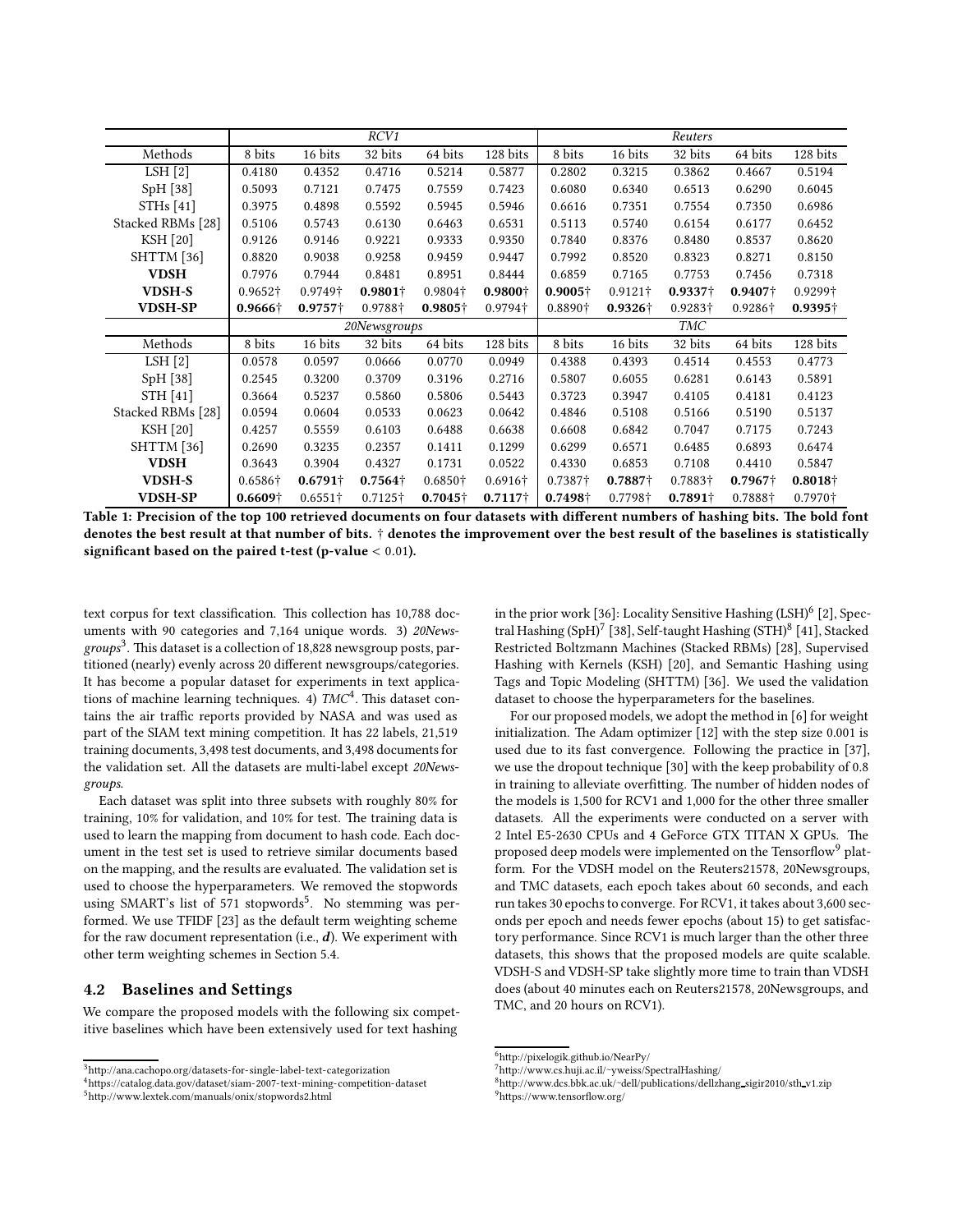<span id="page-6-0"></span>

Figure 2: The Precision within the Hamming distance of 2 on four datasets with different hashing bits.

# 4.3 Evaluation Metrics

To evaluate the effectiveness of hashing code in similarity search, each document in the test set is used as a query document to search for similar documents based on the Hamming distance (i.e., number of different bits) between their hashing codes. Following the prior work in text hashing [\[36\]](#page-10-3), the performance is measured by Precision, as the ratio of the number of retrieved relevant documents to the number of all retrieved documents. The results are averaged over all the test documents.

There exist various ways to determine whether a retrieved document is relevant to the given query document. In SpH [\[38\]](#page-10-2), the K closest documents in the original feature space are considered as the relevant documents. This metric is not desirable since the similarity in the original feature space may not well reflect the document semantic similarity. Also, it is hard to determine a suitable  $K$  for the cutoff threshold. Instead, we adopt the methodology used in KSH [\[32\]](#page-10-6), SHTTM [\[36\]](#page-10-3) and other prior work [\[32](#page-10-6)], that is a retrieved document that shares any common test label with the query document is regarded as a relevant document.

# 5 EXPERIMENTAL RESULTS

#### 5.1 Baseline Comparison

Table [1](#page-5-7) shows the results of different methods over various numbers of bits on the four testbeds. We have several observations from the results. First of all, the best results at different bits are all achieved by VDSH-S or VDSH-SP. They consistently yield better results than all the baselines across all the different numbers of bits. All the improvements over the baselines are statistically significant based on the paired t-test (p-value < 0.01). VDSH-S and VDSH-SP produce comparable results between them. Adding private variables does not always help because it increases the model flexibility which may lead to overfitting to the training data. This probably explains why VDSH-SP generally yield better performance when the number of bits is 8 which corresponds to a simpler model.

Secondly, the supervised hashing techniques (i.e., VDSH-S, VDSH-SP, KSH) outperform the unsupervised methods on the four datasets across all the different bits. These results demonstrate the importance of utilizing supervisory signals for text hashing. However, the unsupervised model, STHs, outperforms SHTTM on the original 20 categories Newsgroups. One possible explanation is that SHTTM depends on LDA to learn an initial representation. But

many categories in Newsgroup are correlated, LDA could assign similar topics to documents from related categories (i.e. Christian, Religion). Hence SHTTM may not effectively distinguish two related categories. Evidently, SHTTM and KSH deliver comparable results except on the 20Newsgroups testbed. It is worth noting that there exist substantial gaps between the supervised and unsupervised proposed models (VDSH-S and VDSH-SP vs VDSH) across all the datasets and configurations. The label information seems remarkably useful for guiding the deep generative models to learn effective representations. This is probably due to the high capacity of the neural network component which can learn subtle patterns from supervisory signals when available.

Thirdly, the performance does not always improve when the number of bits increases. This pattern seems quite consistent across all the compared methods and it is likely the result of model overfitting, which suggests that using a long hash code is not always helpful especially when training data is limited. Last but not least, the testbeds may affect the model performance. All the best results are obtained on the RCV1 dataset whose size is much larger than the other testbeds. These results illustrate the importance of using a large amount of data to train text hashing models.

It is worth noting that some of the baseline results are different from what were reported in the prior work. This is due to the data preprocessing. For example, [\[36\]](#page-10-3) combined some categories in 20Newsgroup to form 6 broader categories in their experiments while we use all the original 20 categories for evaluation. [\[41\]](#page-10-4) focused on single-label documents by discarding the documents appearing in more than one category while we use all the documents in the corpus.

## 5.2 Retrieval with Fixed Hamming Distance

In practice, IR systems may retrieve similar documents in a large corpus within a fixed Hamming distance radius to the query document. In this section, we evaluate the precision for the Hamming radius of 2. Figure [2](#page-6-0) shows the results on four datasets with different numbers of hashing bits. We can see that the overall best performance among all nine hashing methods on each dataset is achieved by either VDSH-S or VDSH-SP at the 16-bit. In general, the precision of most of the methods decreases when the number of hashing bits increases from 32 to 128. This may be due to the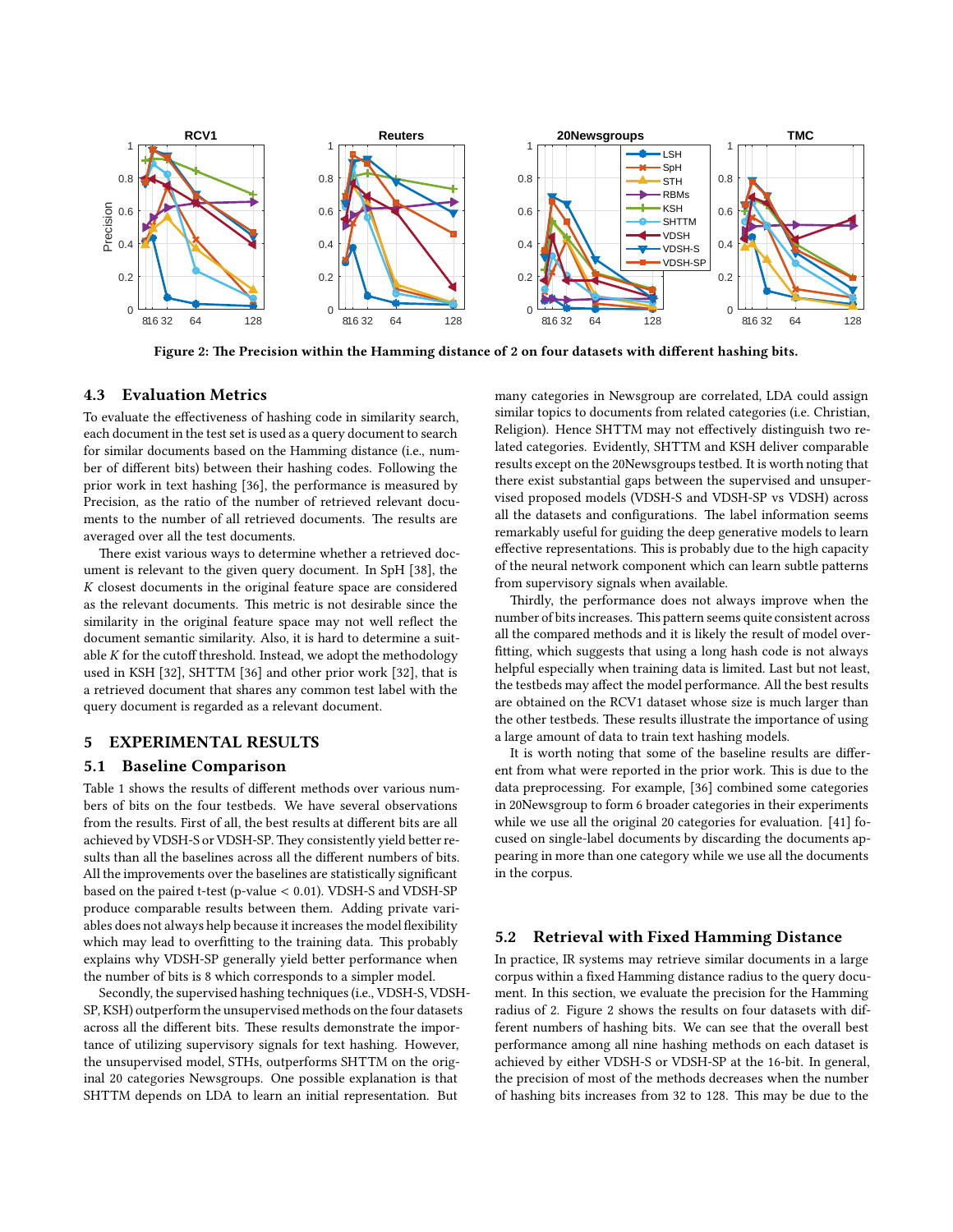<span id="page-7-2"></span>

|                | RCV1         |        | Reuters    |        |  |
|----------------|--------------|--------|------------|--------|--|
|                | Median       | Sign   | Median     | Sign   |  |
| <b>VDSH</b>    | 0.8481       | 0.8514 | 0.7753     | 0.7851 |  |
| VDSH-S         | 0.9801       | 0.9804 | 0.9337     | 0.9284 |  |
| <b>VDSH-SP</b> | 0.9788       | 0.9794 | 0.9283     | 0.9346 |  |
|                | 20Newsgroups |        | <b>TMC</b> |        |  |
|                | Median       |        |            |        |  |
|                |              | Sign   | Median     | Sign   |  |
| <b>VDSH</b>    | 0.4354       | 0.4267 | 0.7108     | 0.7162 |  |
| VDSH-S         | 0.7564       | 0.7563 | 0.7883     | 0.7879 |  |

Table 2: Precision@100 of using different thresholding functions (Median vs Sign) for the proposed models on four testbeds with the 32-bit hash code

<span id="page-7-3"></span>

fact that when using longer hashing bits, the Hamming space becomes increasingly sparse and very few documents fall within the Hamming distance of 2, resulting in more queries with precision 0. Similar behavior is also observed in the prior work such as KSH [\[20](#page-9-9)] and SHTTM [\[36\]](#page-10-3). A notable exception is Stacked RBMs whose performance is quite stable across different numbers of bits while lags behind the best performers.

# <span id="page-7-0"></span>5.3 Effect of Thresholding

Thresholding is an important step in hashing to transform a continuous document representation to a binary code. We investigate two popular thresholding functions: Median and Sign, which are introduced in Section [3.4.](#page-4-1) Table [2](#page-7-2) contains the precision results of the proposed models with the 32-bit hash code on the four datasets. As we can see, the two thresholding functions generate quite similar results and their differences are not statistically significant, which indicates all the proposed models, whether being unsupervised or supervised, are not sensitive to the thresholding methods.

# <span id="page-7-1"></span>5.4 Effect of Term Weighting Schemes

In this section, we investigate the effect of term weighting schemes on the performance of the proposed models. Different term weights result in different bag-of-word representations of  $d$  as the input to the neural network. Specifically, we experiment with three term weighting representations for documents: Binary, Term Frequency (TF), Term Frequency and Inverse Document Frequency (TFIDF) [\[23](#page-9-20)]. Figure [3](#page-7-3) illustrates the results of the proposed models with the 32-bit hash code on the four datasets. As we can see, the proposed models generally are not very sensitive to the underlying term weighting schemes. The TFIDF weighting always gives the best performance on all the four datasets. The improvement is more noticeable with VDSH-S and VDSH-SP on 20Newsgroups. The results indicate more sophisticated weighting schemes may capture more information about the original documents and thus lead to better hashing results. One the other hand, all the three models yield quite stable results on RCV1, which suggests that a large-scale dataset may help alleviate the shortcomings of the basic term weighting schemes.

Figure 3: Precision@100 for different term weighting schemes on the proposed models with the 32-bit hash code.

# 5.5 Qualitative Analysis

In this section, we visualize the low-dimensional representations of the documents and see whether they can preserve the semantics of the original documents. Specifically, we use t-SNE[10](#page-7-4) [\[22\]](#page-9-25) to generate the scatter plots for the document latent semantic vectors in 32-dimensional space obtained by SHTTM and VDSH-S on the 20Newsgroup dataset. Figure [4](#page-8-0) shows the results. Here, each data point represents a document which is associated with one of the 20 categories. Different colors represent different categories based on the ground truth.

As we can see in Figure [\(4\)](#page-8-0)(b), VDSH-S generates well separated clusters with each corresponding to a true category (each number in the plot represents a category ID). On the other hand, the clustering structure from SHTTM shown in Figure [\(4\)](#page-8-0)(a) is much less evident and recognizable. Some closeby clusters in Figure [\(4\)](#page-8-0)(b) are also semantically related, e.g., Category 7 (Religion) and Category 11 (Atheism); Category 20 (Middle East) and Category 10 (Guns); Category 8 (WinX) and Category 5 (Graphics).

We further sampled some documents from the dataset and see where they are represented in the plots. Table [3](#page-8-1) contains the DocIDs, categories, and subjects of the sample documents. Doc5780 discusses some trade rumor in NHL and Doc5773 is about NHL team leaders. Both documents belong to the category of Hockey and should be close to each other, which can be clearly observed in Figure [\(4\)](#page-8-0)(b) by VDSH-S. However, these two documents are projected far away from each other by SHTTM as shown in Figure [\(4\)](#page-8-0)(a). For another random pair of documents Doc3420 and Doc3412 in the plots, VDSH-S also puts them much closer to each other than SHTTM does. These results demonstrate the great effectiveness of VDSH-S in learning low-dimensional representations for text documents.

<span id="page-7-4"></span> $10$ https://lvdmaaten.github.io/tsne/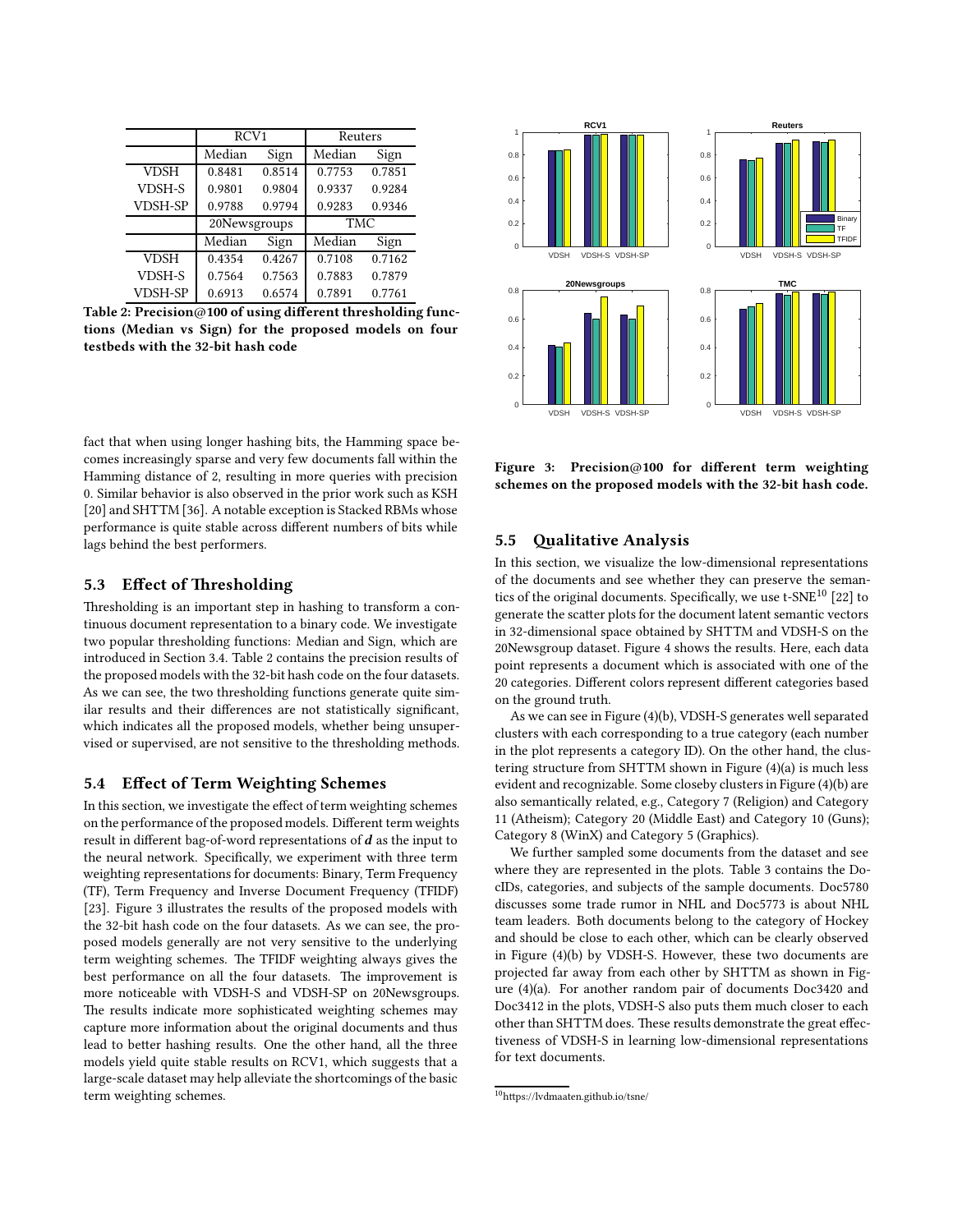<span id="page-8-0"></span>

Figure 4: Visualization of the 32-dimensional document latent semantic vectors by SHTTM and VDSH-S on the 20Newsgroup dataset using t-SNE. Each point represents a document and different colors denote different categories based on the ground truth. In (b)VDSH-S, each number is a category ID and the corresponding categories are shown below the plot.

<span id="page-8-1"></span>

| DocId   | Category | Title/Subject                        |
|---------|----------|--------------------------------------|
| Doc5780 | Hockey   | Trade rumor: Montreal/Ottawa/Phillie |
| Doc5773 | Hockey   | NHL team leaders in $+/-$            |
| Doc3420 | ForSale  | Books For Sale [Ann Arbor, MI]       |
| Doc3412 | ForSale  | *** NeXTstation 8/105 For Sale ***   |

Table 3: The titles of the four sample documents in Figure [4](#page-8-0)

## 6 CONCLUSIONS AND FUTURE WORK

Text hashing has become an important component in many largescale information retrieval systems. It attempts to map documents in a high-dimensional space into a low-dimensional compact representation, while preserving the semantic relationship of the documents as much as possible. Deep learning is a powerful representation learning approach and has demonstrated its effectiveness of learning effective representations in a wide range of applications, but there is very little prior work on utilizing it for text hashing tasks. In this paper, we exploit the recent advances in variational autoencoder and propose a series of deep generative models for text hashing. The models enjoy the advantages of both deep learning and probabilistic generative models. They can learn subtle nonlinear semantic representation in a principled probabilistic framework, especially when supervisory signals are available. The experimental results on four public testbeds demonstrate that the proposed supervised models significantly outperform the competitive baselines.

This work is an initial step towards a promising research direction. The probabilistic formulation and deep learning architecture provide a flexible framework for model extensions. In future work, we will explore deeper and more sophisticated architectures such as Convolutional Neural Network (CNN), Recurrent Neural Network (RNN) [\[18\]](#page-9-2) autoregressive neural network (NADE) [\[17\]](#page-9-26)

for encoder and decoder. These more sophisticated models may be able to capture the local relations (by CNN) or sequential information (by RNN, NADE, MADE) in text. Moreover, we will utilize the probabilistic generative process to sample and simulate new text, which may facilitate the task of Natural Language Generation [\[26](#page-9-27)]. Last but not least, we will adapt the proposed models to hash other types of data such as images and videos.

# APPENDIX

In this section, we show the derivations of the proposed models. Due to the page limit, we only focus on VDSH-SP, the most sophisticated one among the three models. The other two models can be similarly derived.

The likelihood of document  $d$  and labels  $Y$  is:

$$
\log P(d, Y) = \log \int_{s, v} P(d, Y, s, v) ds dv
$$

$$
= \log \int_{s, v} Q(s, v | d, Y) \frac{P(d, Y, s, v)}{Q(s, v | d, Y)} ds dv
$$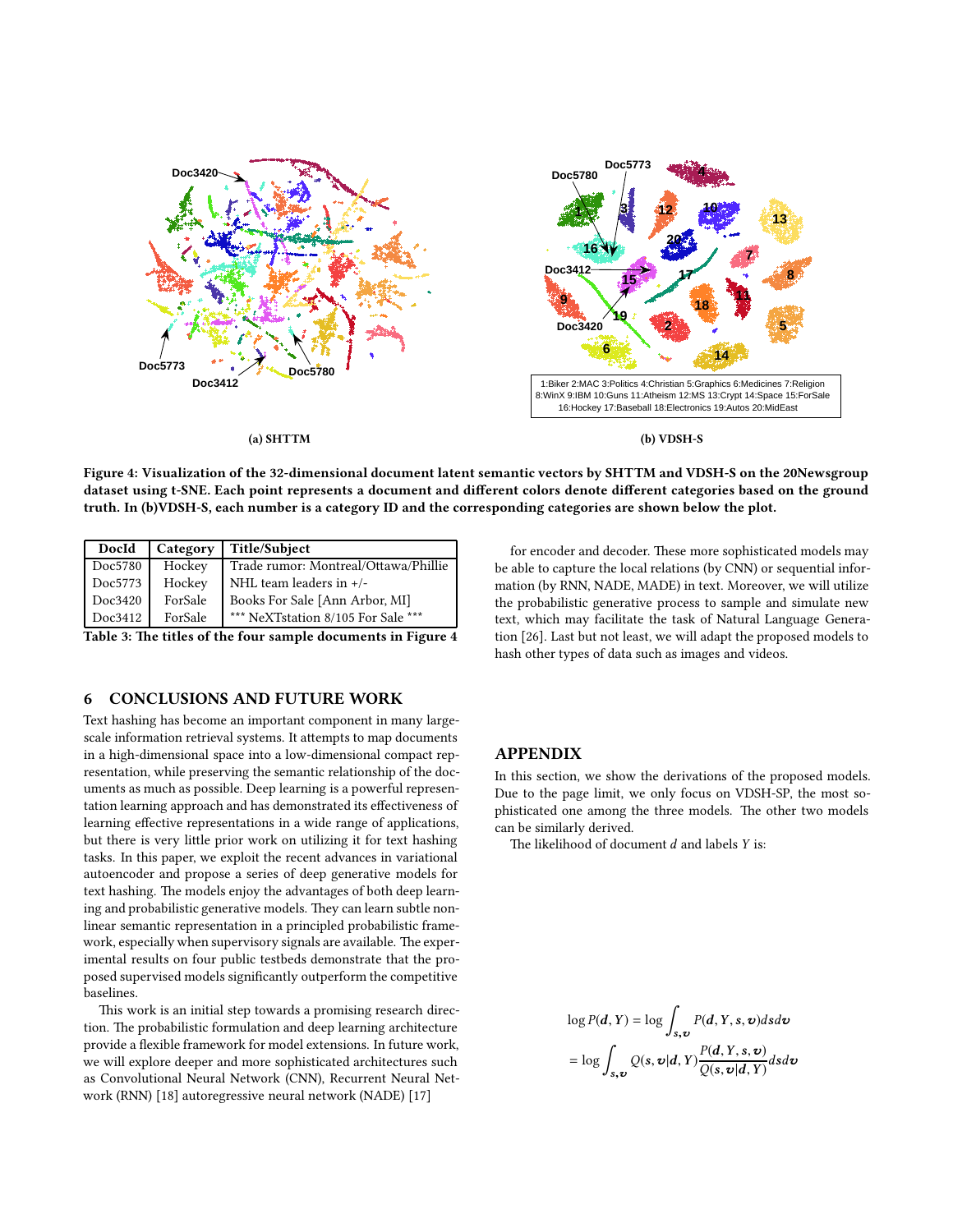<span id="page-9-28"></span>Based on the Jensen's Inequality [\[7](#page-9-22)],

$$
\log P(\boldsymbol{d}, Y) \geq \mathbb{E}_{Q(\boldsymbol{s}, \boldsymbol{v})}[\log P(\boldsymbol{d}, Y, \boldsymbol{s}, \boldsymbol{v}) - \log Q(\boldsymbol{s}, \boldsymbol{v} | \boldsymbol{d}, Y)]
$$

- $= \mathbb{E}_{Q(s,\boldsymbol{v})}[\log P(\boldsymbol{d}|s,\boldsymbol{v})P(Y|s)] + \mathbb{E}_{Q(s,\boldsymbol{v})}[\log P(s)]$
- +  $\log P(\boldsymbol{v}) \log Q(\boldsymbol{s}, \boldsymbol{v} | \boldsymbol{d}, Y)$  (6)
- $= \mathbb{E}_{Q(s, \boldsymbol{v})}[\log P(\boldsymbol{d}|s, \boldsymbol{v}) P(Y|s)] + \mathbb{E}_{Q(s, \boldsymbol{v})}[\log P(s) \log Q(s|\boldsymbol{d})]$
- +  $\mathbb{E}_{Q(s,\boldsymbol{v})}[\log P(\boldsymbol{v}) \log Q(\boldsymbol{v}|\boldsymbol{d})]$  (7)
- $=$   $\mathbb{E}_{Q(s,\boldsymbol{v})}[\log P(\boldsymbol{d}|s,\boldsymbol{v})P(Y|s)] D_{KL}(Q(s|\boldsymbol{d}) \parallel P(s))$
- $-\quad D_{KL}(Q(\boldsymbol{v}|\boldsymbol{d}) \parallel P(\boldsymbol{v}))$  (8)
- $= \mathbb{E}_{Q(s,\boldsymbol{v})}[\log P(d|s,\boldsymbol{v})] + \mathbb{E}_{Q(s,\boldsymbol{v})}[\log P(Y|s)]$
- −  $D_{KL}(Q(s|d) \parallel P(s)) D_{KL}(Q(v|d) \parallel P(v))$  (9)

$$
= \mathbb{E}_{Q(\mathbf{s},\mathbf{v})}\Big[\sum_{i=1}^N \log P(\mathbf{w}_i|f(\mathbf{s}+\mathbf{v};\theta)) + \sum_{j=1}^L \log P(\mathbf{y}_j|f(\mathbf{s};\tau))\Big] - D_{KL}(Q(\mathbf{s}|\mathbf{d};\phi) \| P(\mathbf{s})) - D_{KL}(Q(\mathbf{v}|\mathbf{d};\phi) \| P(\mathbf{v}))
$$
(10)

In Eqn.[\(6\)](#page-9-28), we factorize the joint probability based on the generative process. Thus,  $P(d, Y, s, v) = P(d | s, v)P(Y | s)P(s)P(v)$ . In Eqn.[\(7\)](#page-9-28), the variational distribution,  $Q(s, v|d, Y)$  is equal to the product of  $Q(s|d)$  and  $Q(v|d)$  by assuming the conditional independence ofs,  $v$ , Y given  $d$ . Eqn.[\(8\)](#page-9-28) and Eqn.[\(9\)](#page-9-28) are the results of rearranging and simplifying terms in Eqn.[\(7\)](#page-9-28). Plugging the individual words and labels, we obtain the final lowerbound objective function in Eqn.[\(10\)](#page-9-28) (also in Eqn.[\(5\)](#page-4-4)).

Because of the Gaussian assumptions on latent semantic vector s and latent private variable  $v$ , the two KL divergences in Eqn.[\(10\)](#page-9-28) have analytic forms. We let  $\mu_s$  and  $\sigma_s$  are mean and standard deviation of s.  $\mu_v$  and  $\sigma_v$  are similar defined. We use subscript k to denote the  $k^{th}$  element of the vector. The following derivation is an analytical form for a single KL divergence term:

$$
D_{KL}(Q(s|d; \phi) \parallel P(s)) = \mathbb{E}_{Q(s)}[\log P(s)] - \mathbb{E}_{Q(s)}[\log Q(s|d; \phi)]
$$
  
= 
$$
\frac{1}{2} \sum_{k=1}^{K} (1 + \log \sigma_{s,k}^2 - \mu_{s,k}^2 - \sigma_{s,k}^2)
$$
 (11)

 $D_{KL}(Q(\boldsymbol{v}|\boldsymbol{d};\boldsymbol{\phi}) \parallel P(\boldsymbol{v}))$  can be derived in the same way. The expectation terms in Eqn.[\(10\)](#page-9-28) do not have a closed form solution, but we can approximate them by the Monte Carlo simulation as follows:

$$
\mathbb{E}_{Q(\mathbf{s},\mathbf{v})}[\log P(\mathbf{d}|f(\mathbf{s}+\mathbf{v};\theta))] + \mathbb{E}_{Q(\mathbf{s},\mathbf{v})}[\log P(Y|\mathbf{s})]
$$
  
= 
$$
\frac{1}{M} \sum_{m=1}^{M} \left( \log P(\mathbf{d}|f(\mathbf{s}^{(m)} + \mathbf{v}^{(m)};\theta)) + \log P(Y|\mathbf{s}^{(m)}) \right)
$$
(12)

The superscript  $m$  denotes the  $m^{th}$  sample. By shift and scale transformation, we have  $s^{(m)} = \epsilon_s^{(m)} \odot \sigma_s + \mu_s$ . We denote  $\epsilon_s$ as a sample drawn from a standard multivariate normal and ⊙ is an element-wise multiplication. Also,  $\boldsymbol{v}^{(m)}$  is obtained in the same way,  $\bm{v}^{(m)}=\bm{\epsilon}^{(m)}_v\odot\bm{\sigma}_v+\bm{\mu}_v$ . By using this trick, we can obtain multiple samples of  $\epsilon$  and feed them as the deterministic input to the neural network. The model becomes an end-to-end deterministic deep neural network with the following objective function:

$$
\mathcal{L} = \frac{1}{M} \sum_{m=1}^{M} \left( \log P(\mathbf{d}|f(\mathbf{s}^{(m)} + \mathbf{v}^{(m)}; \theta)) + \log P(Y|\mathbf{s}^{(m)}) \right) + \frac{1}{2} \sum_{k=1}^{K} (2 + \log \sigma_{s,k}^{2} - \mu_{s,k}^{2} - \sigma_{s,k}^{2} + \log \sigma_{v,k}^{2} - \mu_{v,k}^{2} - \sigma_{v,k}^{2})
$$
(13)

## ACKNOWLEDGMENTS

The authors would like to thank Mengwen Liu, for her many helpful comments and suggestions on the first draft, Travis Ebesu for his drawing of the model architectures in Figure [1,](#page-3-1) and anonymous reviewers for valuable comments and feedback.

## **REFERENCES**

- <span id="page-9-5"></span>[1] D. M. Blei. Probabilistic topic models. Communications of the ACM, 55(4):77–84, 2012.
- <span id="page-9-6"></span>[2] M. Datar, N. Immorlica, P. Indyk, and V. S. Mirrokni. Locality-sensitive hashing scheme based on p-stable distributions. In Proceedings of the twentieth annual symposium on Computational geometry, pages 253–262. ACM, 2004.<br>C. Doersch. Tutorial on variational autoencoders. arXiv preprint
- <span id="page-9-21"></span>[3] C. Doersch. Tutorial on variational autoencoders. arXiv:1606.05908, 2016.
- <span id="page-9-11"></span>[4] V. Erin Liong, J. Lu, G. Wang, P. Moulin, and J. Zhou. Deep hashing for compact binary codes learning. In CVPR, pages 2475–2483, 2015.
- <span id="page-9-0"></span>[5] A. Gionis, P. Indyk, R. Motwani, et al. Similarity search in high dimensions via hashing. In VLDB, volume 99, pages 518–529, 1999.
- <span id="page-9-23"></span>[6] X. Glorot and Y. Bengio. Understanding the difficulty of training deep feedforward neural networks. In AISTATS, pages 249–256, 2010.
- <span id="page-9-22"></span>
- <span id="page-9-17"></span>[7] I. Goodfellow, Y. Bengio, and A. Courville. Deep learning. MIT Press, 2016. [8] I. Goodfellow, J. Pouget-Abadie, M. Mirza, B. Xu, D. Warde-Farley, S. Ozair, A. Courville, and Y. Bengio. Generative adversarial nets. In NIPS, pages 2672– 2680, 2014.
- <span id="page-9-14"></span>[9] J. Guo, Y. Fan, Q. Ai, and W. B. Croft. A deep relevance matching model for ad-hoc retrieval. In CIKM, pages 55–64. ACM, 2016.
- <span id="page-9-16"></span>[10] G. E. Hinton. A practical guide to training restricted boltzmann machines. In Neural networks: Tricks of the trade, pages 599–619. Springer, 2012.
- <span id="page-9-15"></span>[11] P.-S. Huang, X. He, J. Gao, L. Deng, A. Acero, and L. Heck. Learning deep structured semantic models for web search using clickthrough data. In CIKM, pages 2333–2338. ACM, 2013.
- <span id="page-9-24"></span>[12] D. Kingma and J. Ba. Adam: A method for stochastic optimization. ICLR, 2015. [13] D. P. Kingma, S. Mohamed, D. J. Rezende, and M. Welling. Semi-supervised
- <span id="page-9-18"></span>learning with deep generative models. In NIPS, pages 3581–3589, 2014. D. P. Kingma and M. Welling. Auto-encoding variational bayes. ICLR, 2014.
- <span id="page-9-10"></span><span id="page-9-3"></span>[15] B. Kulis and T. Darrell. Learning to hash with binary reconstructive embeddings. In NIPS, pages 1042–1050, 2009.
- <span id="page-9-12"></span>[16] H. Lai, Y. Pan, Y. Liu, and S. Yan. Simultaneous feature learning and hash coding with deep neural networks. In CVPR, pages 3270–3278, 2015.
- <span id="page-9-26"></span>[17] H. Larochelle and I. Murray. The neural autoregressive distribution estimator. In AISTATS, volume 1, page 2, 2011.
- <span id="page-9-2"></span>[18] Y. LeCun, Y. Bengio, and G. Hinton. Deep learning. Nature, 521(7553):436–444, 2015.
- <span id="page-9-13"></span>[19] K. Lin, H.-F. Yang, J.-H. Hsiao, and C.-S. Chen. Deep learning of binary hash codes for fast image retrieval. In CVPR Workshops, pages 27–35, 2015.
- <span id="page-9-9"></span>[20] W. Liu, J. Wang, R. Ji, Y.-G. Jiang, and S.-F. Chang. Supervised hashing with kernels. In CVPR, pages 2074–2081. IEEE, 2012.
- <span id="page-9-8"></span>[21] W. Liu, J. Wang, S. Kumar, and S.-F. Chang. Hashing with graphs. In ICML, pages 1–8, 2011.
- <span id="page-9-25"></span>[22] L. v. d. Maaten and G. Hinton. Visualizing data using t-sne. JMLR, 9(Nov):2579– 2605, 2008.
- <span id="page-9-20"></span>[23] C. D. Manning, P. Raghavan, H. Schütze, et al. Introduction to information retrieval, volume 1. Cambridge: Cambridge university press, 2008.
- <span id="page-9-19"></span>[24] Y. Miao, L. Yu, and P. Blunsom. Neural variational inference for text processing. In ICML, 2016.
- <span id="page-9-7"></span>[25] A. Y. Ng, M. I. Jordan, Y. Weiss, et al. On spectral clustering: Analysis and an algorithm. In NIPS, volume 14, pages 849–856, 2001.
- <span id="page-9-27"></span>[26] E. Reiter, R. Dale, and Z. Feng. Building natural language generation systems, volume 33. Cambridge: Cambridge university Press, 2000.
- <span id="page-9-4"></span>[27] D. J. Rezende, S. Mohamed, and D. Wierstra. Stochastic backpropagation and approximate inference in deep generative models. ICML, 2014.
- <span id="page-9-1"></span>[28] R. Salakhutdinov and G. Hinton. Semantic hashing. International Journal of Approximate Reasoning, 50(7):969–978, 2009.